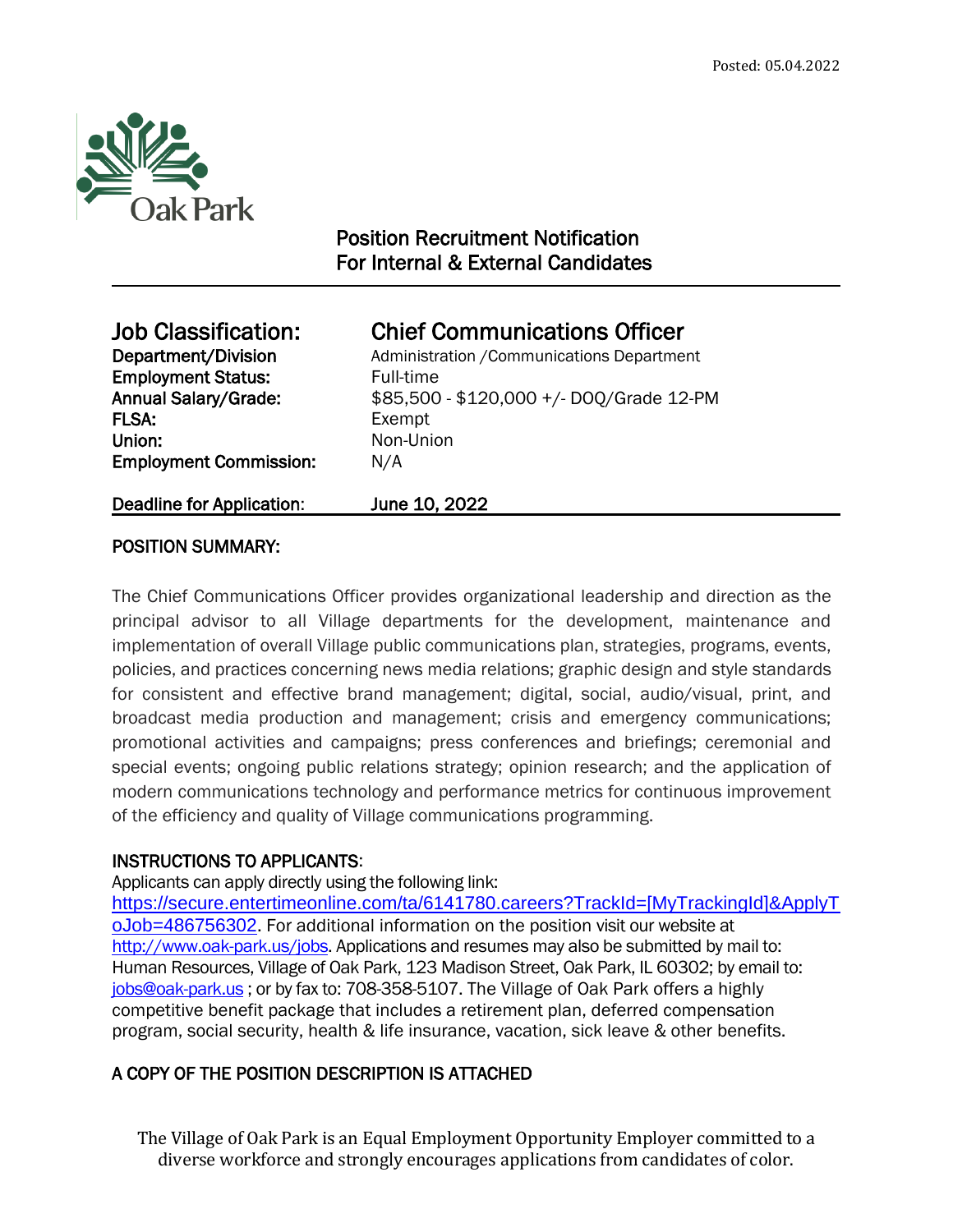

Communications Department Reports to: Village Manager Non-Union: Exempt Job Pay Grade: 12–PM

# CHIEF COMMUNICATIONS OFFICER

*Class specifications are intended to present a descriptive list of the range of duties performed by employees in the class. Specifications are not intended to reflect all duties performed within the job.*

### **DEFINITION**

The Chief Communications Officer provides organizational leadership and direction as the principal advisor to all Village departments for the development, maintenance and implementation of the overall Village public communications plan, strategies, programs, events, policies, and practices concerning news media relations; graphic design and style standards for consistent and effective brand management; digital, social, audio/visual, print, and broadcast media production and management; crisis and emergency communications; promotional activities and campaigns; press conferences and briefings; ceremonial and special events; ongoing public relations strategy; opinion research; and the application of modern communications technology and performance metrics for continuous improvement of the efficiency and quality of Village communications programming.

The incumbent is the lead public information officer and spokesperson for the Village who works both independently and as a team member to keep Village residents and the general public informed of Village programs, services, accomplishments, and other pertinent information. As an Executive Leadership Team member, the incumbent facilitates interdepartmental collaboration and coordination of all communications work programs and other communications initiatives as assigned by the Village Manager, to ensure communication products meet appropriateness, quality, and consistency and result in an informed community and transparency in Village government operations. The position also provides communications support to the Village President and Board of Trustees and Village advisory boards and commissions and committees. The communications work program is implemented through a team of professional staff reporting to the Chief Communications Officer and in collaboration with assigned staff from Village departments. Confidentiality is a requirement for this position.

#### SUPERVISION RECEIVED AND EXERCISED

Receives general direction from the Village Manager.

EXAMPLES OF DUTIES - *Essential and other important duties and responsibilities may include, but are not limited to, the following:*

#### Essential duties and responsibilities:

- 1. Under the general direction of the Village Manager, establishes the vision, directs, and manages the staff, programs, service activities and budget for the Office of Communications.
- 2. Develops and coordinates implementation of the Village's Strategic Communications Plan and related policies and procedures.
- 3. Manages the dissemination of prompt and accurate public information during routine and emergency situations.
- 4. Consults with Village departments to develop and implement communication strategies proactively and in response to emerging issues.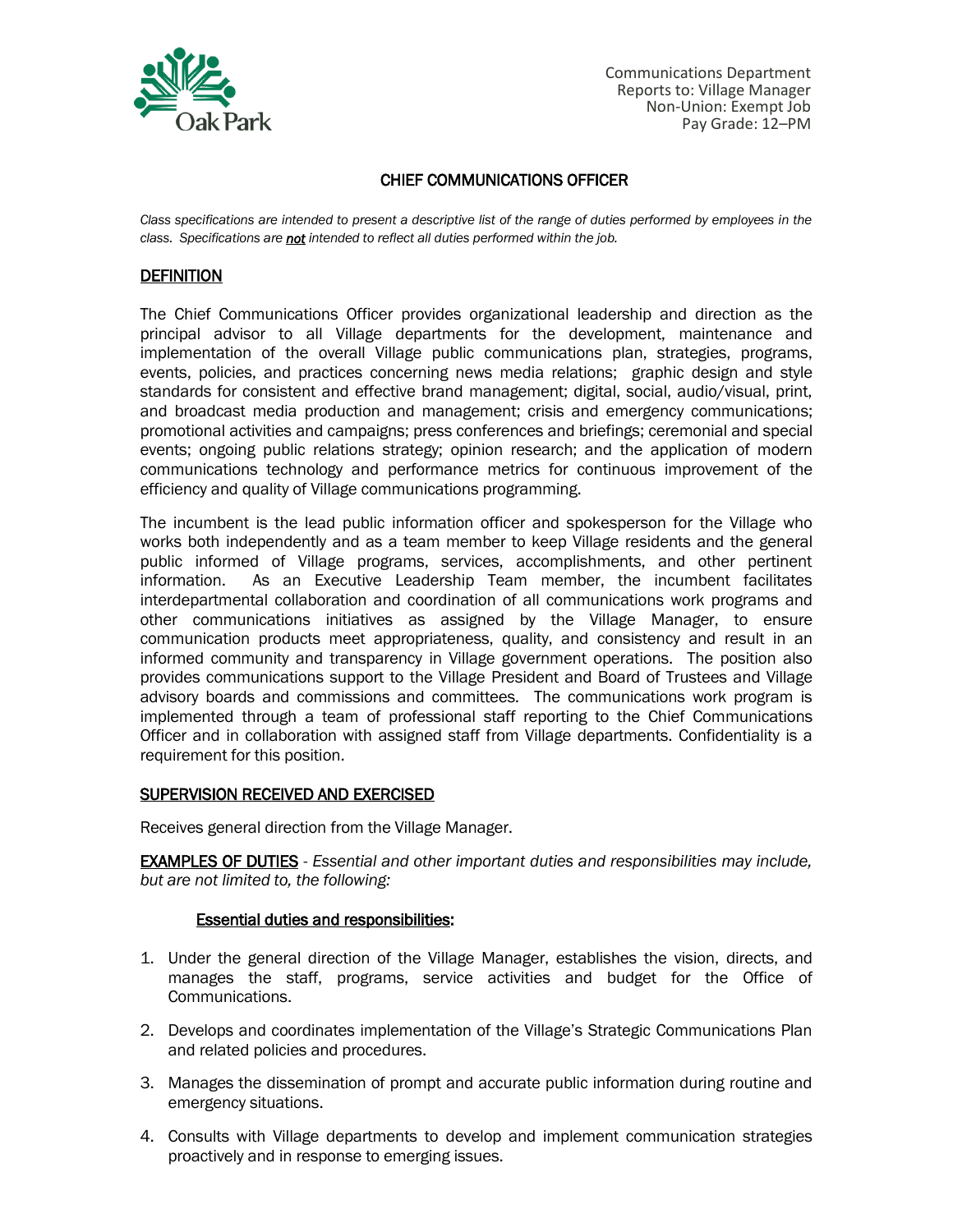

- 5. Leads all aspects of media relations, dealing with print and broadcast media locally, regionally, and nationally, responding to media inquiries directly and preparing spokespersons, including department representatives and Village officials to appropriately convey the Village's message in a variety of situations to a variety of audiences.
- 6. Analyzes and anticipates media coverage maintaining current awareness of issues affecting the Village and consults with senior management routinely as needed concerning such issues.
- 7. Coordinates press conferences and briefings, groundbreakings, ribbon cuttings, special public meetings, and events, writing of talking points and speeches, creation of slide presentations, and speaks on behalf of Village leaders and officials as directed by the Village Manager.
- 8. Develops, updates, and coordinates implementation of the Village crisis communications plan using it as a guide to lead and direct all aspects of emergency management communications in coordination with Village departments and relevant external agencies.
- 9. Directs the coordination of an interdepartmental communications team to steer implementation of the Village communications plan, programs, and service activities.
- 10. Oversees Village government access cable channel and audio-video production; photography; website design, functionality, and content generation and management; and all aspects of Village-wide social and digital media production.
- 11. Leads development and management of Village graphic design standards and support services and creates, updates, and coordinates implementation of the Village graphic style manual to establish and maintain a consistent Brand image for the Village.
- 12. Oversees the production of Village electronic and print newsletters and articles and Village Manager weekly communications to the Village Board of Trustees and employees.
- 13. Initiates, coordinates, and maintains effective working relationships with media representatives; prepares press releases, media advisories, and alerts; and other media briefing materials.
- 14. Coordinates with Village departments to maintain a public events calendar on the Village website.
- 15. Coordinates public information activities with other departments; gathers information from departments; assist departments in developing brochures, flyers, and posters; and responds to questions and assist with troubleshooting issues regarding media and public relations.
- 16. Oversees and edits all Village publications or public correspondence for grammar and style; and ensures that all publications are aligned with Village goals, objectives, and communication standards.
- 17. Administers survey and opinion research initiatives as directed by the Village Manager and utilizes current civic engagement technologies to proactively gather community feedback, insights on community sentiments, and inform Village communication/engagement strategies.
- 18. Establishes and monitors performance metrics and utilizes current technology to assess the performance of communications activities.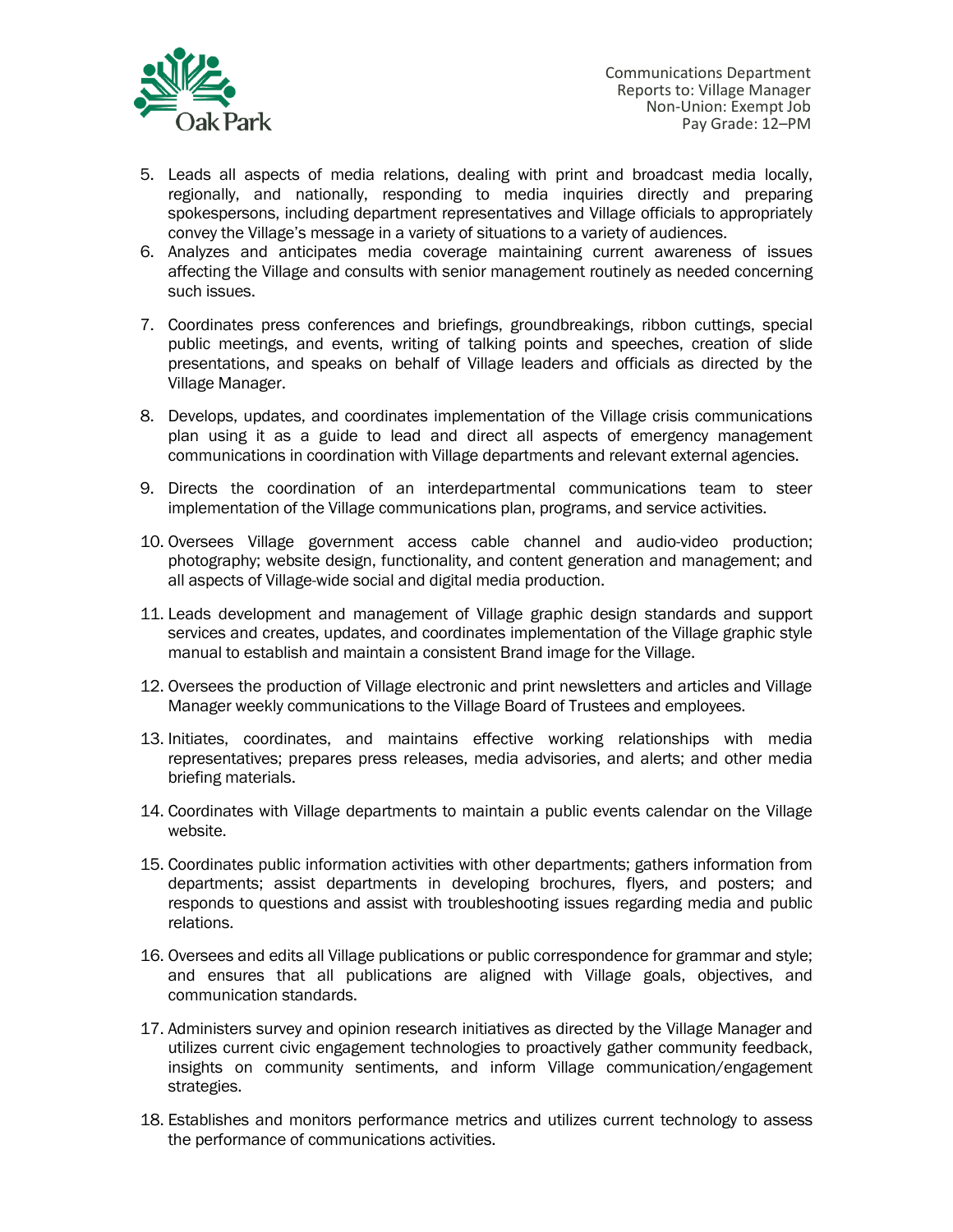

19. Consults with Village departments on promotional strategies to proactively engage residents in various initiatives and share information to project a positive representation of Village quality of life assets and accomplishments locally, regionally, and nationally via planned promotional campaigns, strategic media pitches for earned and direct media placements, engagement of social media influencers, and other appropriate methods.

## Other important duties and responsibilities

- 1. Prepare various reports on activities and operations.
- 2. Assist and advise on a variety of special projects.
- 3. Perform related duties and responsibilities as required.

## **QUALIFICATIONS**

#### Knowledge of:

Operational characteristics and activities of a public information program.

Principles and methods of graphic design principles as applied to organizational brandimage management.

Principles and practices of public and media relations.

Current applications of communication related information technology including social, digital, and audio-visual, and graphic design media, software, tools, techniques, and methods.

Journalistic writing and reporting techniques.

English language usage and grammar.

Methods and techniques of editing and proofreading.

Municipal government operations.

Principles and practices of survey and opinion research methods.

Application of digital, social, and audio-visual media technologies to public relations and civic engagement.

#### Ability to:

Identify and respond to community public information needs.

Create and maintain a positive public perception of the Village.

Develop, write, edit, and coordinate the production of Village publications and other materials in an effective and appropriate manner.

Communicate clearly and concisely, both orally and in writing.

Analyze complex, politically sensitive situations and develop creative solutions.

Conduct research and prepare clear and concise reports of all findings, conclusions, and recommendations based on a thorough analysis and interpretation of data for presentation to others.